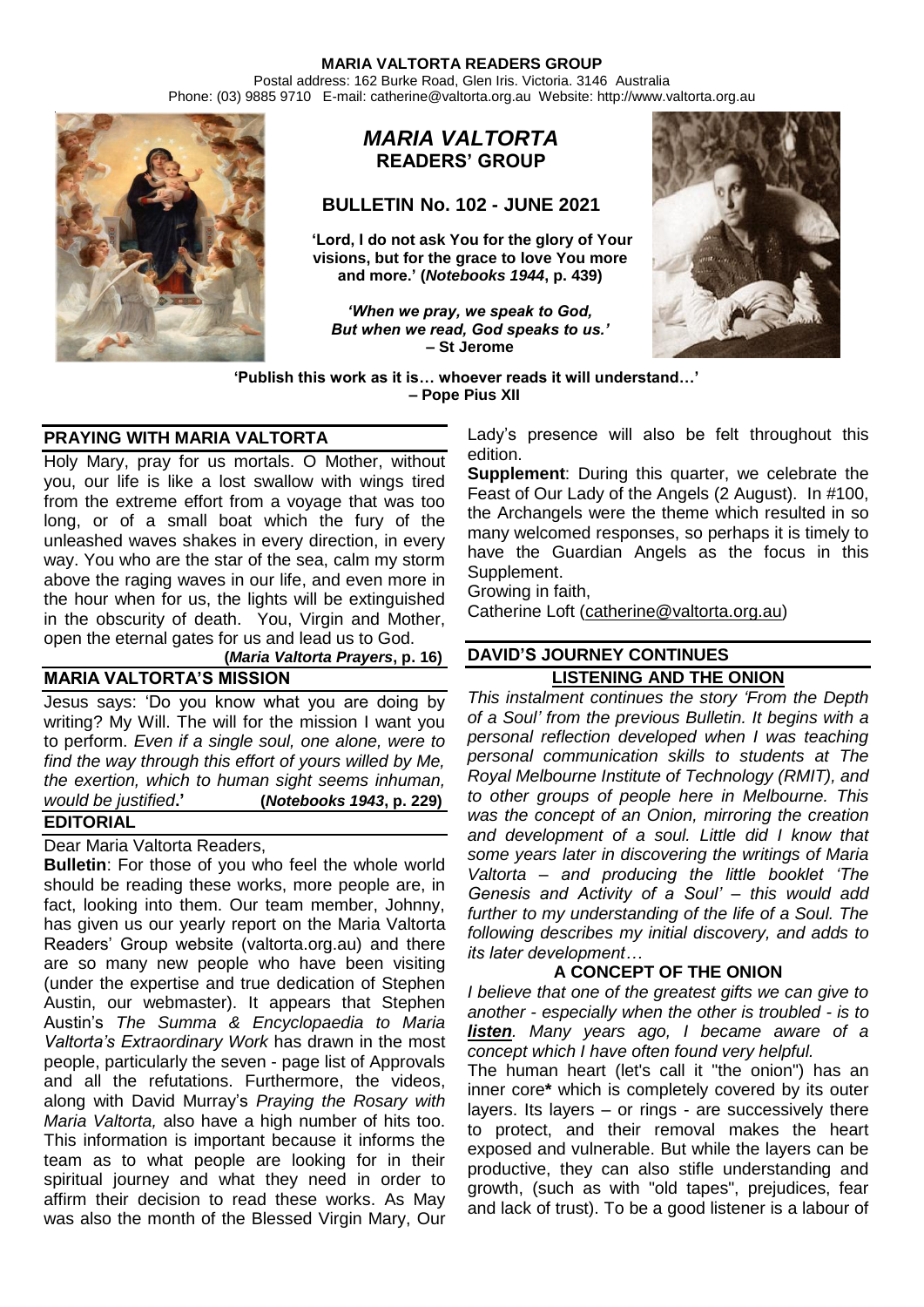Postal address: 162 Burke Road, Glen Iris. Victoria. 3146 Australia

Phone: (03) 9885 9710 E-mail: catherine@valtorta.org.au Website: http://www.valtorta.org.au love. I believe that the following process may help another person (with a problem) to peel off some of the layers in his or her onion - when these layers are getting in the way. Ask Jesus, Mary and both people's Guardian Angel for guidance and assistance. Then think of the three H's:

**1. I'm Here.** Be present for the other person.

**2. I'm Hearing.** Show that you are trying to understand. A poster I have has the following words:

**'Don't walk in front of me – I may not follow. Don't walk behind me – I may not lead.** 

**Just walk beside me – and be my friend.' 3. I'm Helping.** More often, just **being there** is enough for the other person.

**The 'Serenity Prayer'** might help here**.** 'God, grant me the **Serenity** to accept the things I can't change, the **Courage** to change the things I can, and the **Wisdom** to know the difference.'

I believe this can be a growing process. It is an exercise in faith, hope and love, and in using the free choice that God has given to us to ask for or to ignore His help. We show our trust by acceptance of His help and His will in the light of His infinitely better knowledge and judgement of what's good for our souls.

### **THE CONCEPT'S FURTHER DEVELOPMENT**

*(A most helpful teaching, about listening, was given to Maria Valtorta by her Guardian Angel, Azariah. It is one of my favourite passages. Here is an extract – I call it 'Soul to Soul').*

Azariah says: '…Many words are not needed. Sometimes none. To see one another - a glance. Your eyes gaze in a way that is no longer earthly. You look, but it is not you - Christ looks through you. You see: but you do not see the person in front of You. You see his soul with your soul. It is because of this looking with the soul - after you have filled your gaze with celestial light - that you do not look the way many others do. You listen to the stories of others, and often remain silent. But while your lips are silent, your soul loves. And by loving, it caresses and comforts the embittered, sick or irate soul speaking to you. You also speak sometimes and say commonplace words to commonplace listeners, from whom you want to keep your secret hidden. But, like the note of a song - which now and then escapes from a closed hall and fills the street with sweetness, and which the poor person gathers in and draws consolation from, now and then a spiritual gem falls from your lips. It is a spark escaping from the Fire possessing you. And the one speaking with you receives it and meditates upon it, and his soul awakens, reflects and sometimes decides. Nothing from the works of love is ever lost. Love is in you, and everything is thus active…' (*Book of Azariah***, pp. 270-1 (1993 Edition); pp. 280-1 (2007 Edition)**

**\*** I have since learnt to equate this "inner core" as our very soul, created in God's image and likeness (Gen. 1:26-7)

# **CATHERINE'S CLASSROOM**

Especially in recent months where the freedom to travel had been impeded, I particularly enjoyed watching programs where people were House Hunting for homes in their own country or overseas. It gave me a glimpse of other people and other places. I shared this with my students, many of whom were familiar with the range of programs that were screened.

However, I pointed out to them that I was astounded and dismayed by the number of people who would inform the realtor that they wanted a home with a room, a balcony, a beachfront or an open-air garden space where they could do their yoga. It seems that the hosts of the show and the viewers never bat an eyelid at this. In fact, it is considered popular and an accepted way of life. NEVER does anyone tell the realtor that they would like space for a prayer room, or an open living area where they could set up a small shrine, a beachfront where they could walk and pray, or a garden to create a little Marian grotto. NEVER. The class laughed at my annoyance at this as well as the theatrical way I explained it. Are people too embarrassed to talk about their prayer life? Is it something Christians have to do in the secrecy of their homes now? Or has religion really been driven underground, abandoned and not to be mentioned on TV?

I wasn't going to let this slide, so I took this opportunity to explain the difference.

I informed them that people saw the benefit of doing yoga as a form of meditation which is New Age where the focus was internal, on the breath, on the self with a mantra where they had to empty the mind and centre just on themselves.

However, the Catholic Church has its own form of meditation where the focus is on the external, connecting to something heavenly - to the Creator, to Jesus and Mary, or extending to people outside of themselves. It was about drawing themselves outwards and experiencing a greater sense of understanding, love or warmth with God and others.

May, the month of the Blessed Virgin Mary, contained the Feast of Our Lady of Fatima where Mary taught the three children how to pray the rosary correctly, one form of Catholic meditation.

It had already been explained to the class that you say one Our Father and 10 Hail Mary's for each Mystery but they did not yet fully grasp that these prayers were chanted quietly in the background while visually meditating on the mystery (with the help of the artwork, if necessary). After all, they had been taught to pray from the heart and to focus on the words. (No wonder these poor students were confused. I would be too.) So I suggested that they select one mystery. We carefully looked at the artwork on the leaflet and tried to imagine the scene coming to life. To highlight this further, I brought in the *Praying the Rosary booklet with the writings of*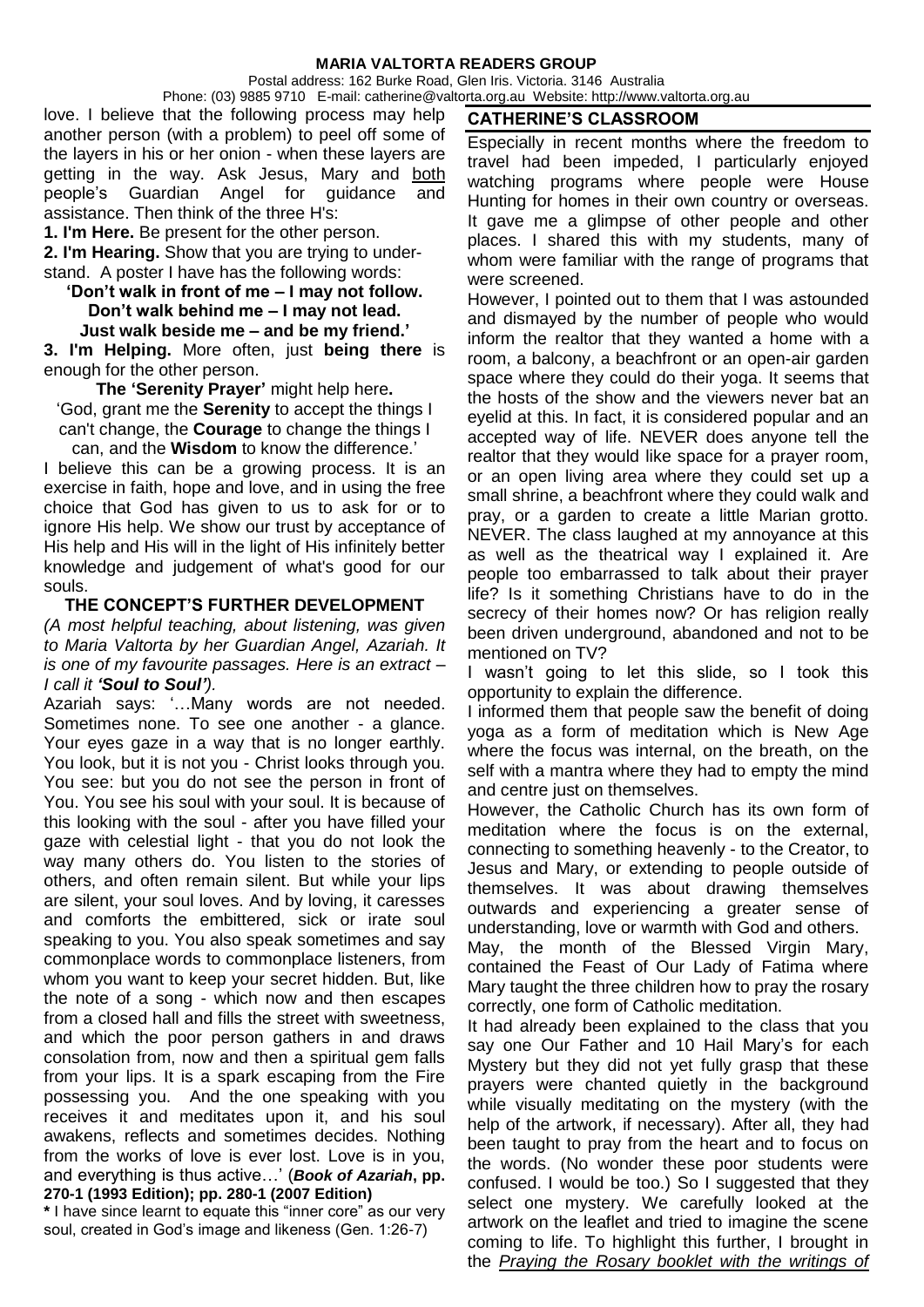Postal address: 162 Burke Road, Glen Iris. Victoria. 3146 Australia

Phone: (03) 9885 9710 E-mail: catherine@valtorta.org.au Website: http://www.valtorta.org.au *Maria Valtorta* and we prayed one decade of one Mystery, so they were guided in what to visualise and think about during the Hail Marys.

In my junior class, we had been studying the Holy Spirit, so we went through the Third Glorious Mystery - the Descent of the Holy Spirit. With another, it was the feast of the Ascension, so we looked at the Second Glorious Mystery. And with another, we had been reading about a few Eucharistic miracles in amazement, so we prayed the Fifth Luminous Mystery - the Institution of the Eucharist. For some, it was their first shot at meditating the Catholic way but I wanted them to understand the fruit and purpose of Catholic meditation with which Our Lady and our Church has graciously gifted us for decades.

Whether I succeeded or not, who knows? But I planted the seed.

Catherine (catherine@valtorta.org.au)

**BROWSING THE SUMMA**

### **Maria Valtorta, Fr. Gabriel Roschini and the Blessed Virgin Mary.**

One of the most noteworthy ecclesiastics who promoted Maria Valtorta's writings was Fr. Gabriel Roschini, O.S.M. (ordained in 1924). Fr. Gabriel Roschini was a world-renowned Mariologist, a decorated professor and founder of the Marianum Pontifical Faculty of Theology in Rome in 1950 under Pope Pius XII, [...] He is considered by many to be the greatest Mariologist of the 20th century, he was highly esteemed by all the Popes during his priestly life (especially Pope Pius XII), and was often referred to by Pope John Paul II as one of the greatest Mariologists who ever lived.

Fr. Roschini had also personally met Valtorta, but admitted that, like many others, he was a respectful and condescending skeptic. But after carefully studying her writings for himself, he underwent a radical and enthusiastic change of heart, later declaring Valtorta to be "one of the eighteen greatest mystics of all time." In his last book of 395 pages, which he said was his most important book, *The Virgin Mary in the Writings of Maria Valtorta,* he declared that the Mariology found in Maria Valtorta's writings exceeds the sum total of everything he has read, studied, and published himself (and he has published over 790 articles and miscellaneous writings, and 130 books, 66 of which were over 200 pages long – almost all of which are on Mariology).

[...] Fr. Gabriel Roschini, O.S.M., wrote in his last book, *The Virgin Mary in the Writings of Maria Valtorta:* I have been studying, teaching, preaching, and writing Mariology for half a century already. To do this, I had to read innumerable works and articles of all kinds on Mary: a real Marian library. However, I must candidly admit that the Mariology found in all of Maria Valtorta's writings – both published or unpublished – has been for me a real discovery. No other Marian writings, not even the sum total of everything I have read and studied, were able to give me as clear, as lively, as complete, as luminous, or as fascinating an image, both simple and sublime, of Mary, God's Masterpiece. It seems to me that the conventional image of the Blessed Virgin, portrayed by myself and my fellow Mariologists, is merely a paper-mache Madonna compared to the living and vibrant Virgin Mary envisioned by Maria Valtorta, a Virgin Mary perfect in every way. ...whoever wants to know the Blessed Virgin (a Virgin in perfect harmony with the Holy Scriptures, the Tradition of the Church, and the Church Magisterium) should draw from Valtorta's Mariology.

**[Ed:** To read the references and the footnotes cited, please refer to Stephen Austin: *The Summa & Encyclopaedia to Maria Valtorta's Extraordinary Work*, pp. 9, 89)**]**

# **STEPHEN'S UPDATE**

### Dear Valtorta Readers,

We have good news! Our team member Johnny has recently shared with Catherine, David, and I the statistics of the number of people who have visited our Readers' Group site last year in 2020. Despite covid derailing many aspects of people's life and many organizations, our site still managed to receive over 33,000 visits from 14,000 visitors. Deo Gratias! These people hail from the US, Australia, Canada, Ukraine, Great Britain, Italy, Russia, Germany, France, South Korea, the Philippines, India, Ireland, Sweden, Poland, China, Bangladesh, Brazil, Lebanon, the Netherlands, Romania, Indonesia, Spain, Mexico, and other countries.

Please continue to share our site with your friends and loved ones too and to share your experiences with Valtorta with other Readers' Group members in our newsletters!

God bless you,

Stephen [\(stephen@valtorta.org.au\)](mailto:stephen@valtorta.org.au)

**AUDIOS OF MARIA VALTORTA'S WORKS**

I am receiving more and more requests for any audios available of the writings of Maria Valtorta.

The Readers' Group offers MP3 disks of just the Sunday Gospels which are also available on our free Maria Valtorta App or monthly on our website. There is an audio of the complete 10 volumes that is available from the Centro Editoriale Valtortiano in Italy. This is sold as an electronic version, not hardcopy disks. In the last edition, a reader, Niki from Montreal, Canada has been recording her readings in 20-minute segments. There is yet another reader, Zacchie Sea, who has recordings in 2-4 hour blocks or she breaks them down into 5-10 minutes chapter segments too. I hope this is helpful.

# **https://www.youtube.com/channel/UC4HOCgjsFt Pg-X0-Kc4n8bw/videos?app=desktop**

### **READERS' CHOICE**

I read this passage which Maria sees on the feast of Our Lady of the Angels (2 August) and I was mesmerised, just like her. How grateful I am that